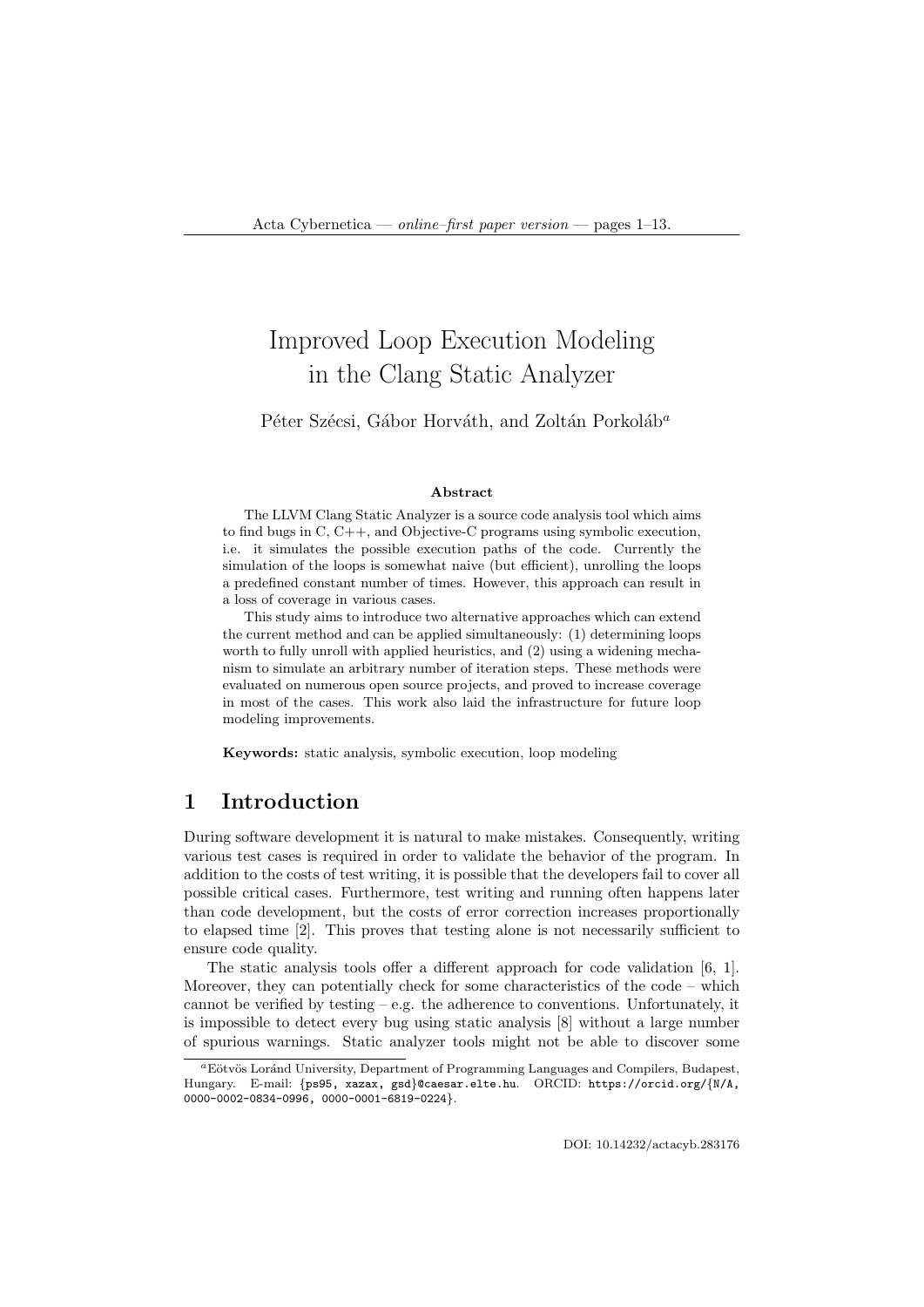bugs (these are called false negatives) or report correct code snippets as incorrect (false positives). As the developer's time is one of the most valuable resource in the industry and reports of the automated tools are evaluated manually, industrial tools aim to keep the ratio of the false positive reports low while still be able to find real bugs.

The purpose of the Clang Static Analyzer is to find bugs by performing a symbolic execution [4, 3] on the code. During symbolic execution, the program is being interpreted, on a function-by-function basis, without any knowledge about the runtime environment. It builds up and traverses an inner model of the execution paths, called ExplodedGraph, for each analyzed function.

The Static Analyzer – as it is indicated by its name – build around the Clang compiler [5]. An important technical note is that the building of the ExplodedGraph is based on the Control Flow Graph (CFG) of the functions. The CFG represents a source-level, intra-procedural control flow of a statement. This statement can potentially be an entire function body, or just a single expression. The CFG consists of CFGBlocks which are simply containers of statements. The CFGBlockss essentially represent the basic blocks of the code but can contain some extra custom information. Although basic blocks and CFGBlocks are technically different, in the rest of the article the term basic blocks will be used for CFGBlocks as well for the sake of easier understanding and better illustration.

Thus during the analysis – based on the function  $CFGs$  – an  $Expl$ odedGraph is built up. A node of this graph (called ExplodedNode) contains a ProgramPoint (which determines the location) and a State (which contains any known information at that point). Its paths from the root to the leaves are modeling the different execution paths of the analyzed function. Whenever the execution encounters a branch, a corresponding branch will be created in the ExplodedGraph during the simulated interpretation. Hence, branches lead to an exponential number of ExplodedNodes. This combinatorial explosion is handled in the Static Analyzer by stopping the analysis when given conditions are fulfilled. Terminating the analysis process may cause loss of potential true positive results, but it is indispensable for maintaining a reasonable resource consumption regarding the memory and CPU usage.

These conditions are modeled by the concept of budget. The budget is a collection of constraints on the shape of the ExplodedGraph including:

- 1. The maximum number of traversed nodes in the ExplodedGraph. If this number is reached then the analysis of the simulated function stops.
- 2. The size of the simulated call stack. When a function call is reached then the analysis continues in its body as if it was inlined to the place of call (interprocedural). There are several heuristics that may control the behavior of inlining process. For example the too large functions are not inlined at all, and the really short functions are not counted in the size of call stack.
- 3. The number of times a function is inlined. The idea behind this constraint is that the more a function is analyzed, the less likely it is that a bug will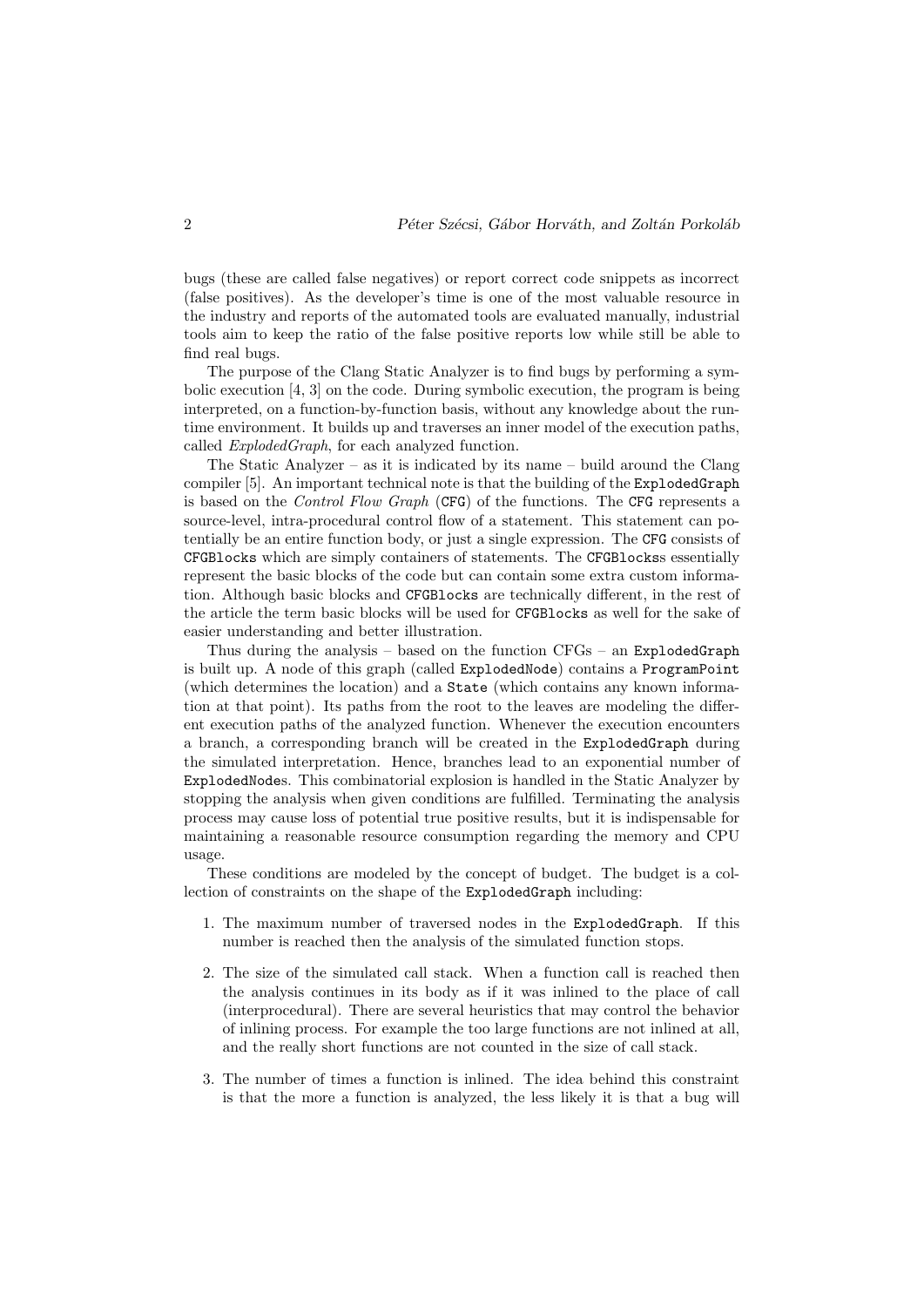appear in it. If this number is reached then that function will not be inlined again in this ExplodedGraph.

4. The number of times a basic block is processed during the analysis. This constraint limits the number of loop iterations. When this threshold is reached the currently analyzed execution path is aborted. The budget expression can be used in two ways. Sometimes it means the collection of the limitations above, sometimes it refers to one of these limitations. This will always be distinguishable from the context.

# 2 Motivation

Currently, the analyzer handles loops quite simply. It unrolls them 4 times by default and then cuts the analysis of the path where the loop would have been unrolled more than 4 times. This behavior is enforced by the above presented basic block visiting budget.

One of the problems with this approach to loop modeling is the loss of coverage. Specifically, in cases where the loop is statically known to make more than 4 steps, the analyzer do not analyze the code following the loop. Thus, the naive loop handling (described above) could lead to entirely unchecked code. Listing 1 shows a small example exercising this behavior.

```
1 void foo () {
2 int arr [6];
3 for (int i = 0; i < 6; i++) {
4 \ar{r} | i | = i;
5 }
6 /*rest of the function */
7 }
```
Listing 1: Since the loop condition is known at every iteration, the analyzer will not check the 'rest of the function' part in the current state.

According to the budget rule concerning the basic block visit count, the analysis of the loop stops in the fourth iteration even if the loop condition is simple enough to see that unrolling the whole loop would not be too much extra work relatively. Running out of the budget implies (in this case) that the rest of the function body remains unanalyzed, which may lead to not finding potential bugs. Another problem can be seen on Listing 2:

```
1 int num();
2 \text{ void } \text{foo}()3 int n = 0;
4 for (int i = 0; i < num(); +i) {
5 ++n;6 }
```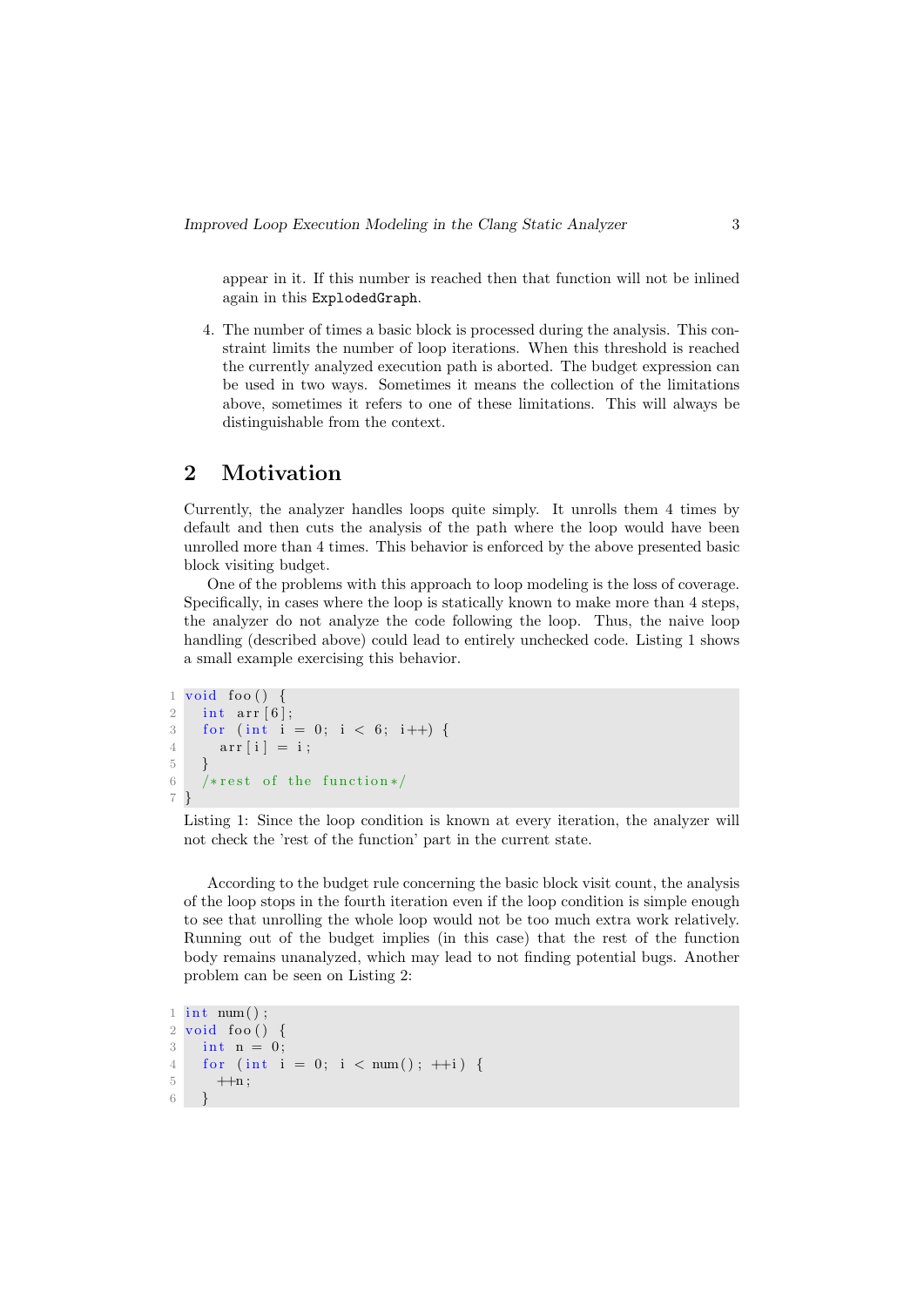```
7 /*rest of the function, n < 4 */
8 }
```
Listing 2: The loop condition is unknown but the analyzer will not generate a simulation path where  $n \geq 4$  (which can result coverage loss).

This code fragment results in an analysis which keeps track of the values of n and i variables (this information is stored in the State). In every iteration of the loop the values are updated accordingly. Note that updating the State means that a new node is inserted into the ExplodedGraph with the new values. Since the body of the num() function is unknown, the analyzer can not find out its return value. Thus it is considered as unknown. This circumstance makes the graph to split into two branches. The first one belongs to the symbolic execution of the loop body assuming that the loop condition is true. The other one simulates the case where the condition is false and the execution continues after the loop. This process is done for every loop iteration, however, at the 4th time, assuming the condition is true, the path will be cut according to the budget rule. Even though the analyzer generates paths to simulate the code after the loop in the above described case, the value of variable n will always be less than 4 on these paths and the rest of the function will only be checked with this assumption. This can result in coverage loss as well, since the analyzer will ignore the paths where n is more than 4.

# 3 Proposed Solution

In this section two solutions are presented to resolve the above mentioned limitations on symbolic execution of loops in the Clang Static Analyzer. It is important to note that these enhancements are incremental in the sense that the analyzer falls back to the original method on examples which are too complex to handle at the moment. For the sake of simplicity we will use a "division by zero" bug to illustrate the analyzer's behavior in the following examples.

#### 3.1 Loop Unrolling Heuristics

We have identified heuristics and patterns (such as loops with small number of branches and small known static bound) in order to find specific loops which are worth to be completely unrolled. This idea is inspired by the following example:

 $1$  void foo () { 2 for (int i = 0; i < 6; i++) { 3 /\*simple loop which does not 4 change 'i' or split the state\*/ 5 } 6 int  $k = 0$ ; 7 int  $1 = 2/k$ ; // Division by zero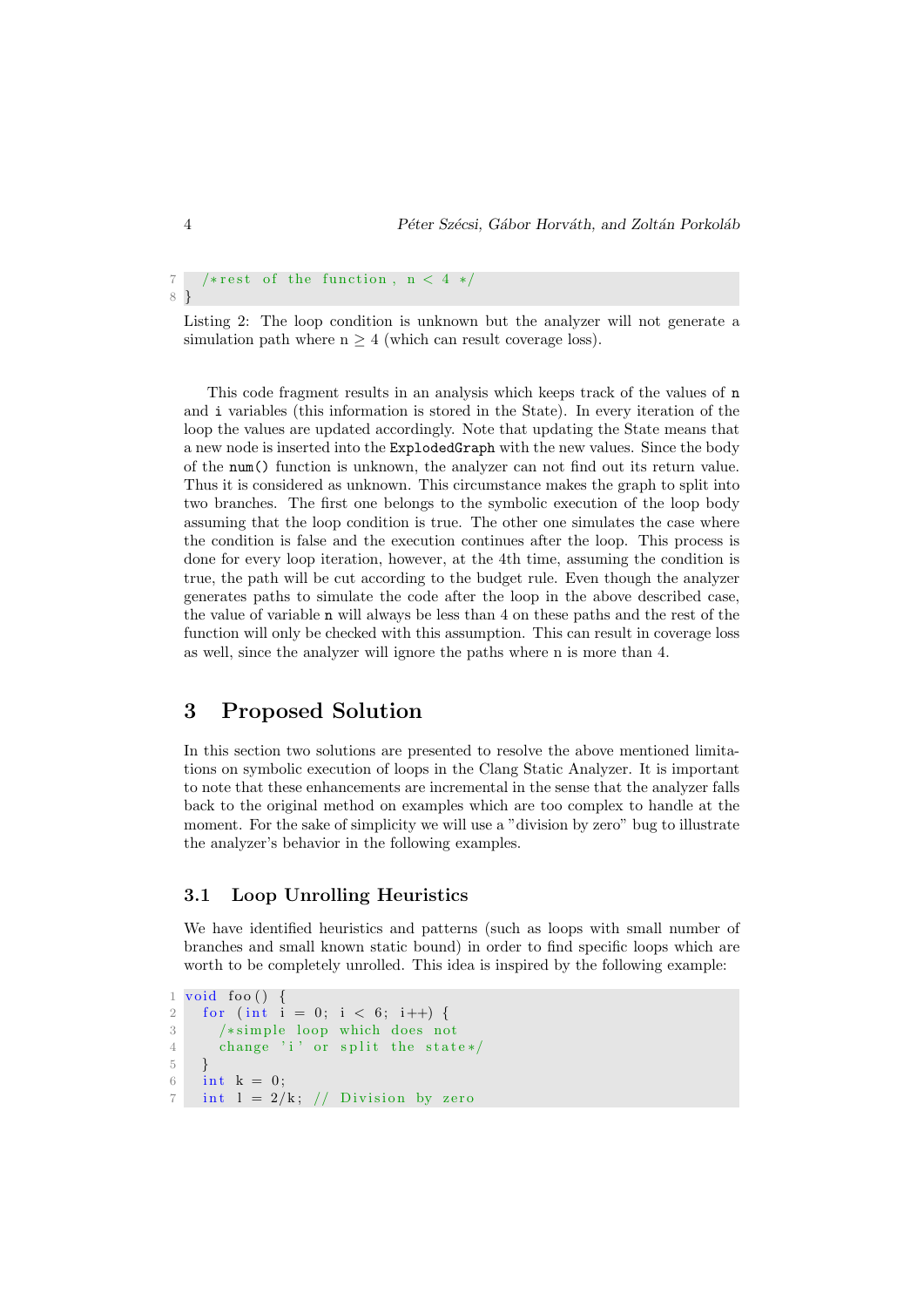8 }

Listing 3: Complete unrolling of the loop makes it possible to find the division by zero error.

Currently, a loop has to fulfill the following conditions in order to be unrolled:

- 1. The loop condition should arithmetically compare a variable which is known at the beginning of the loop – to a literal (like:  $i \leq 6$  or  $6 \geq i$ )
- 2. The loop should modify the loop variable only once per iteration in its body and the difference needs to be constant. (This way the maximum number of steps can be estimated.)
- 3. There is no alias created to the loop variable.
- 4. The estimated number of steps should be less than 128. (Simulating loops which takes thousands of steps because they could single handedly exhaust the budget.)
- 5. The loop must not generate new branches or use goto statements.

By using this method, the bug on the Listing 3 example is found successfully.

#### 3.2 Loop Widening

The final aim of widening is quite the same as the unrolling, to increase the coverage of the analysis. However, it achieves its goal in a very different way. During widening the analyzer simulates the execution of an arbitrary number of iterations. The analyzer already had a widening algorithm which reaches this behavior by discarding all of the known information before the last step of the loop. So the analyzer creates the paths for the first 3 steps and simulate them as usual, but in order to avoid losing the first precise simulation branches, the widening (i.e. the invalidating) happens before the 4th step. This way the coverage will be increased, however, this method is disabled by default, since it can easily result in too much false positives. Consider the example on Listing 4.

```
1 int num();
2 \text{ void } foo () {
3 \text{ bool } b = \text{ true};4 for (int i = 0; i < num(); +i) {
5 /\star does not change 'b'\star/
6 }
7 int n = 0;
8 if (b)
9 n++;
10 \quad n = 1/n; \text{ // False positive :}11 // Division by zero
```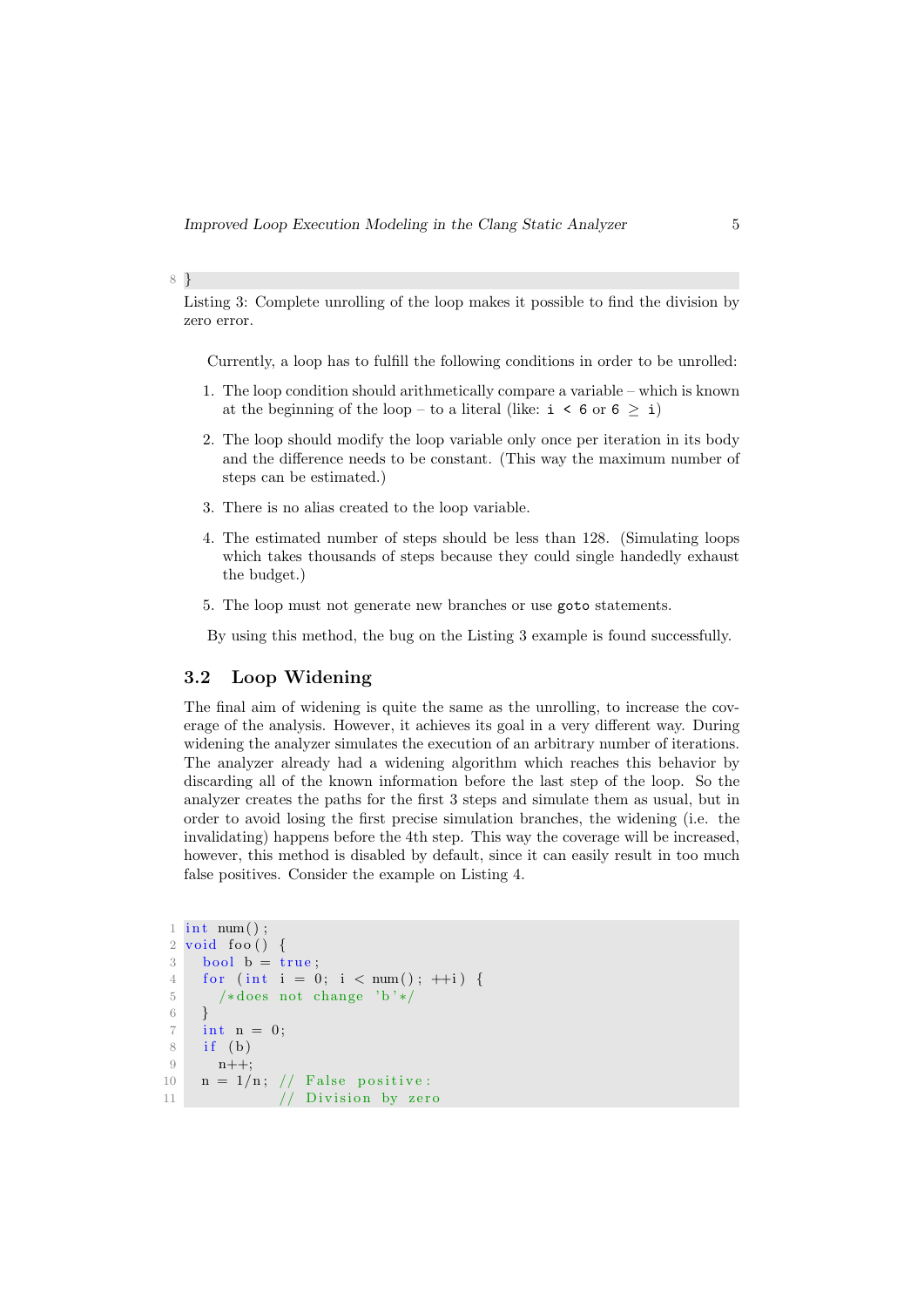Listing 4: Invalidating every known information (even those which are not modified by the loop) can easily result in false positives.

In this case the analyzer will check that unfeasible path where the variable b is false, so n is not incremented and lead into a division by zero error. Since this execution path would never be performed while running the analyzed program, it is considered a false positive. Our aim was to give a more precise approach for widening. There was already conversation within the community about some possible enhancements [7].

One of the main principles is that the analysis should still continue after the block visiting budget is exhausted and the information of only those variables should be invalidated which are possibly modified by the loop, e.g. a statement, like arr[i] = i where i is the loop variable, means that we discard the data on the whole arr array but nothing else. For this reason we developed a solution which checks every possible way in which a variable can be modified in the loop. Then these cases are evaluated and if it encounters a modified variable which cannot be handled by the invalidation process (e.g.: a pointer variable), then the loop will not be widened and we return to the conservative method. This mechanism ensures that we do not create nodes that contain invalid states. This approach helps us to cover cases and find bugs like the one illustrated on Listing 5 without reporting false positives presented on Listing 4.

```
1 int num();
2 \text{ void } \text{foo}() {
3 int n = 0;
4 for (int i = 0; i < num(); ++i) {
5 ++n;\, \, \,7 if (n > 4) {
8 int k = 0;
9 k = 1/k; // Division by zero error
10 }
11 }
```
Listing 5: Invalidating the information on only the possible changed variables can result higher coverage (while limiting the number of the found false positives).

The bug is found by invalidating the known information on variable n (and i as well). This makes the analyzer to create a branch where it checks the body of the if statement and finds the bug. However, this solution has its own limitations when dealing with nested loops. Consider the case on Listing 6.

```
1 int num();
2 \text{ void } \text{foo}()3 int n = 0;
```
12 }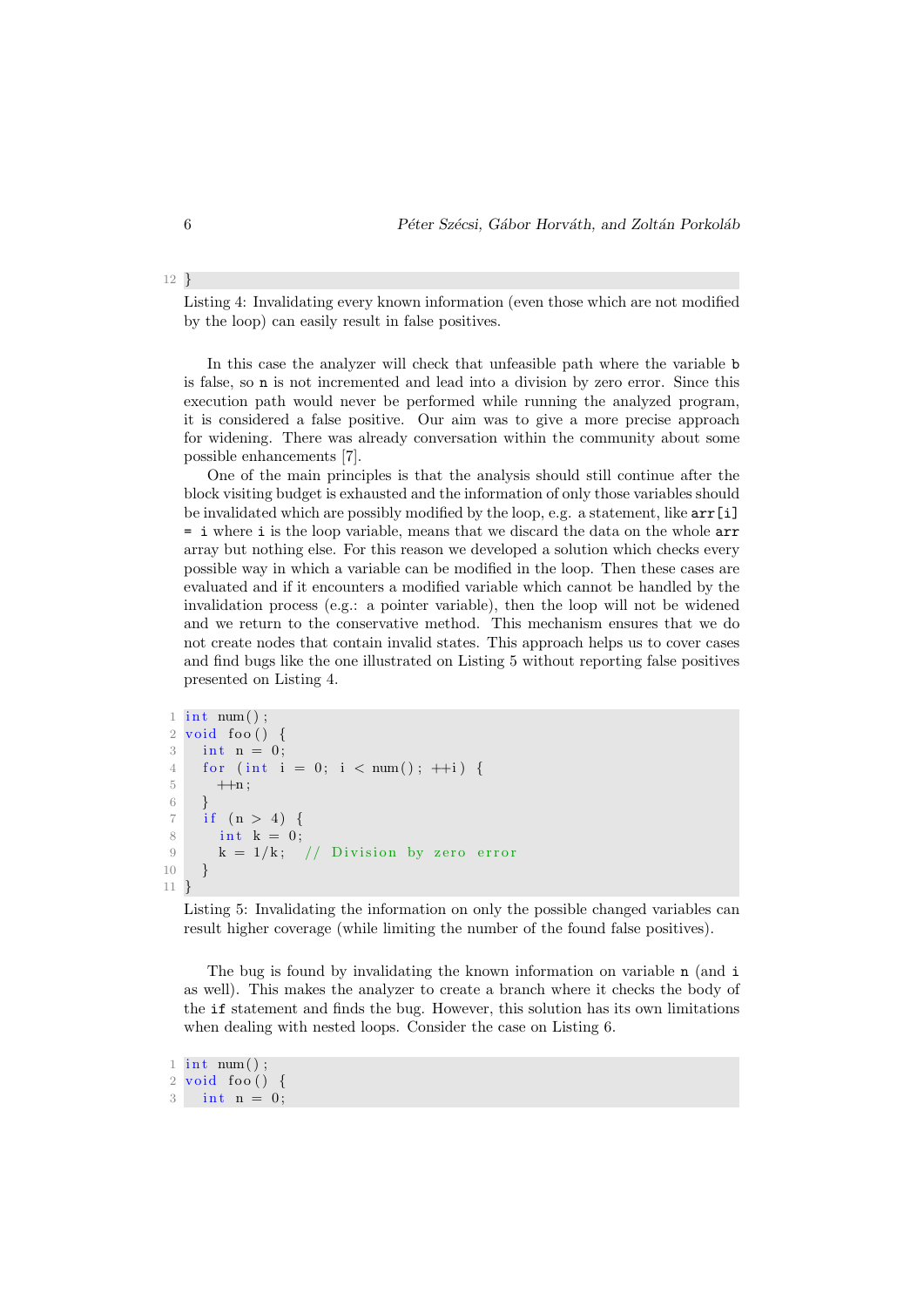```
4 for (int i = 0; i < num(); +i) {
5 ++n;6 for (int j = 0; j < 4; ++j) {
7 /*body that does not change n*/
8 }
9 }
10 /*rest of the function, n \leq 1 */
11 }
```
Listing 6: The naive widening method does not handle well the nested loops. In this example the outer loop will not be widened.

In this scenario, when the analyzer first step into the outer loop (so it assumes that  $i \leq \text{num}$  () is true) and encounter the inner loop, it consumes its (own) block visiting budget. (This implies that it will be widened, although in this case it means that only the inner loop counter (j) information is discarded.) After moving on to the next iteration, we may assume that we are on the path where the outer loop condition is true again. Due to the fact that the budget was already exhausted in the previous iteration, the next visit of the first basic block of the inner loop (the condition) means that this path will be completely cut off and not analyzed. This results in the outer loop not reaching the step number where it would been widened. Furthermore, the outer loop will not even reach the 3rd step, even the 2nd is stopped at in its body (as described above). This causes the problem that even though the loop widening method is used, the rest of the function will be analyzed by the assumption  $n \leq 1$ .

In order to deal with the above described nested loop problem, we have implemented a replay mechanism. This means that whenever we encounter an inner loop which already consumed its budget, we replay the analysis process of the current step of the outer loop after performing a widening first. This ensures the creation of a path which assumes that the condition is false and simulates the execution after the loop while the possibly changed information are discarded. This way the analyzer will not exclude some feasible path because of the simple loop handling which solves the problem.

An additional note to the widening process is that it makes sense to analyze the branch where the condition is true with the widened State as well. The example on Listing 7 shows a case where this is useful.

```
1 int num();
2 \text{ void } \text{foo}()3 int n = 0;
4 int i;
5 for (i = 0; i < num(); ++i) {
6 if (i = 7) {
7 break ;
8 }
9 for (int j = 0; j < 4; ++j) {/* */}
10 }
```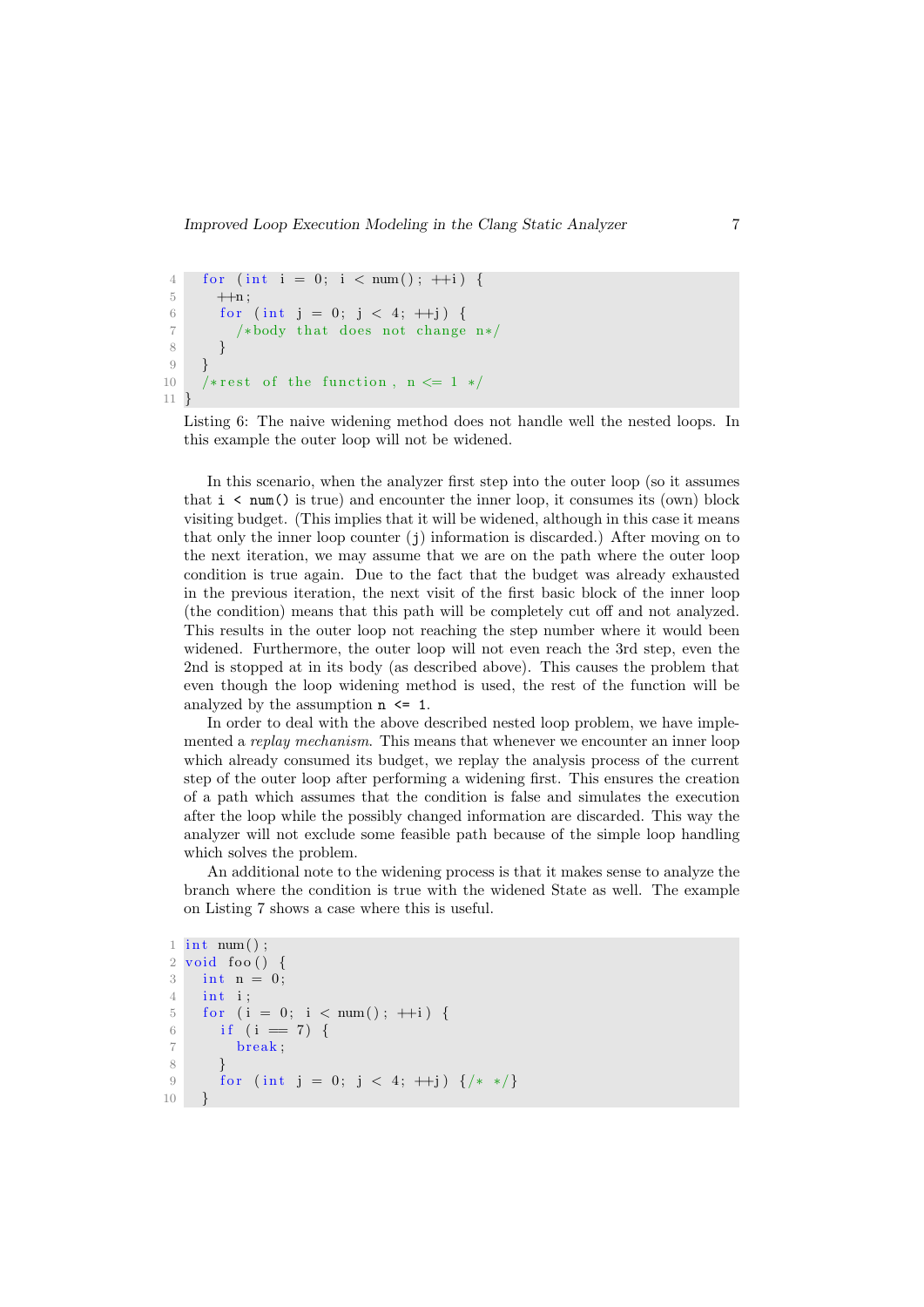11 int n = 1 /  $(7 - i);$  $12$  //  $\hat{P}$  Possible division by zero 13 }

Listing 7: The replay mechanism successfully helps us to find the possible error the outer loop.

This way the analyzer will produce a path where the value of i is known to be 7, so it will be able find the possible division by zero error.

# 4 Evaluation

The effect of the described loop modeling approaches was measured on various popular  $C/C++$  open source projects. These are the following:

| Project    | $_{\rm LoC}$ | Language      |
|------------|--------------|---------------|
| TinyXML    | 20k          | $C++$         |
| Curl       | 21k          | С             |
| Redis      | 40k          | C             |
| Xerces     | 228k         | $C++$         |
| Vim        | 540k         | $\rm C$       |
| OpenSSL    | 550k         | $\mathcal{C}$ |
| PostgreSQL | 950k         | $\mathcal{C}$ |
| FFmpeg     | 1080k        | C             |

#### 4.1 Coverage and the number of explored paths

Keeping track of these statisics are already part of the analyzer. The coverage percentage is based on the ratio of the visited and the total number of basic blocks in the analyzed functions (instead of the number of visited statements), which results in a small imprecision. It is important to note that the introduced loop modeling methods require having additional loop entrance and exit point information in the CFG. This can lead to having more basic blocks in the CFG and it can affect the statistics. As a result, even statistics produced by using the current loop modeling approach were measured with this information added to the CFG.

The coverage and the number of explored paths are generated for every translation unit and then summarized. This means that header files which are included in more than one translation unit can influence more statistics. However, by using this summarization process consistently for every measurement the results reflect the reality.

The tables presented in this section summarize measurement results using different loop modeling approaches: the current practice (denoted by Normal) and the hereby introduced loop unrolling (Unroll) and loop widening (Widen) methods separately and simultaneously (U+W).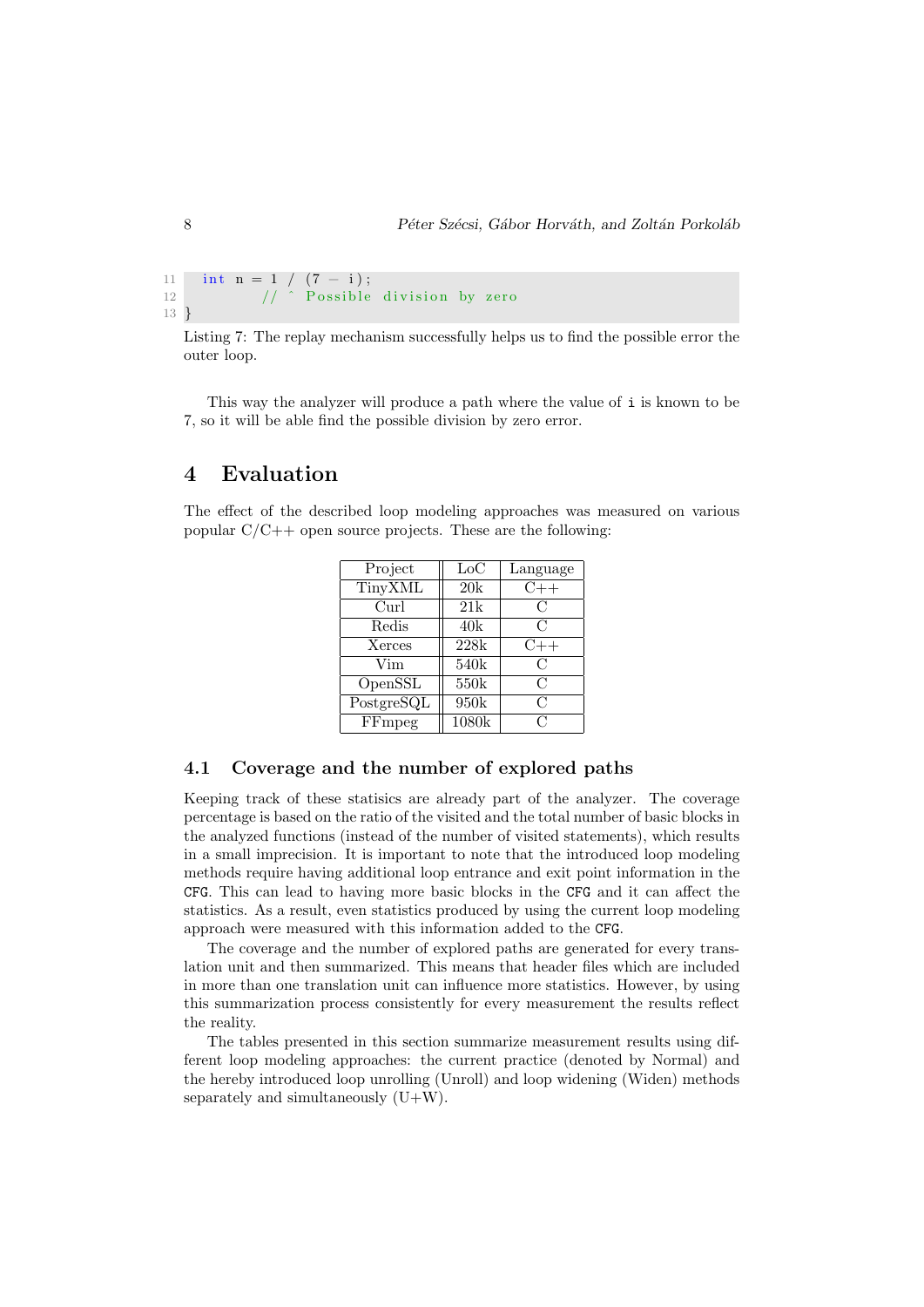| Project    | Normal | Unroll | Widen | $U + W$ |
|------------|--------|--------|-------|---------|
| TinyXML    | 84.2   | 84.2   | 85.1  | 85.1    |
| Curl       | 76.2   | 76.9   | 77.7  | 77.2    |
| Redis      | 68.5   | 69.1   | 68.5  | 71.3    |
| Xerces     | 92.3   | 92.4   | 92.7  | 92.7    |
| Vim        | 60.4   | 60.6   | 60.6  | 60.7    |
| OpenSSL    | 97.4   | 97.5   | 97.7  | 97.7    |
| PostgreSQL | 76.9   | 77.0   | 76.9  | 76.9    |
| FFmpeg     | 86.1   | 86.3   | 87.0  | 86.8    |

Table 1: The code coverage of the analysis on the evaluated projects expressed in percentage.

Table 2: The numbers of explored execution paths using different loop modeling approaches.

| Project    | Normal | Unrolling | Widening | $U + W$ |
|------------|--------|-----------|----------|---------|
| TinyXML    | 14452  | 15460     | 14765    | 15773   |
| Curl       | 18272  | 18577     | 28835    | 24 2 79 |
| Redis      | 69857  | 70097     | 98446    | 100929  |
| Xerces     | 395615 | 398077    | 430989   | 433358  |
| Vim        | 155451 | 157266    | 188 136  | 173121  |
| OpenSSL    | 687175 | 687932    | 700 464  | 701013  |
| PostgreSQL | 382660 | 383874    | 453188   | 419118  |
| FFmpeg     | 466613 | 458480    | 571399   | 521725  |

Table 1 shows the coverage difference using the introduced approaches. On most of the projects, analysis coverage was strictly increased by using any of the proposed approaches. The widening method had a stronger influence on the coverage in the average case. However, the complete unroll of specific loops could result in a higher coverage as well (e.g. Curl, Redis). In general, enabling both of them was the most beneficial with respect to the coverage.

Table 2 presents the numbers of analyzed execution paths. As expected, both introduced loop modeling methods resulted in a higher number of simulated paths on (almost) all of the projects. The only exception is the unrolling approach on the FFmpeg project, which caused the budget limiting the number of traversed ExplodedNodes to exhaust earlier, slightly decreasing the number of checked paths. Enabling both of the features resulted in similar or fewer number of explored paths than the runs using only widening. This effect can be explained in two ways: (1) the analyzer prefers to completely unroll loops rather than widen them, which results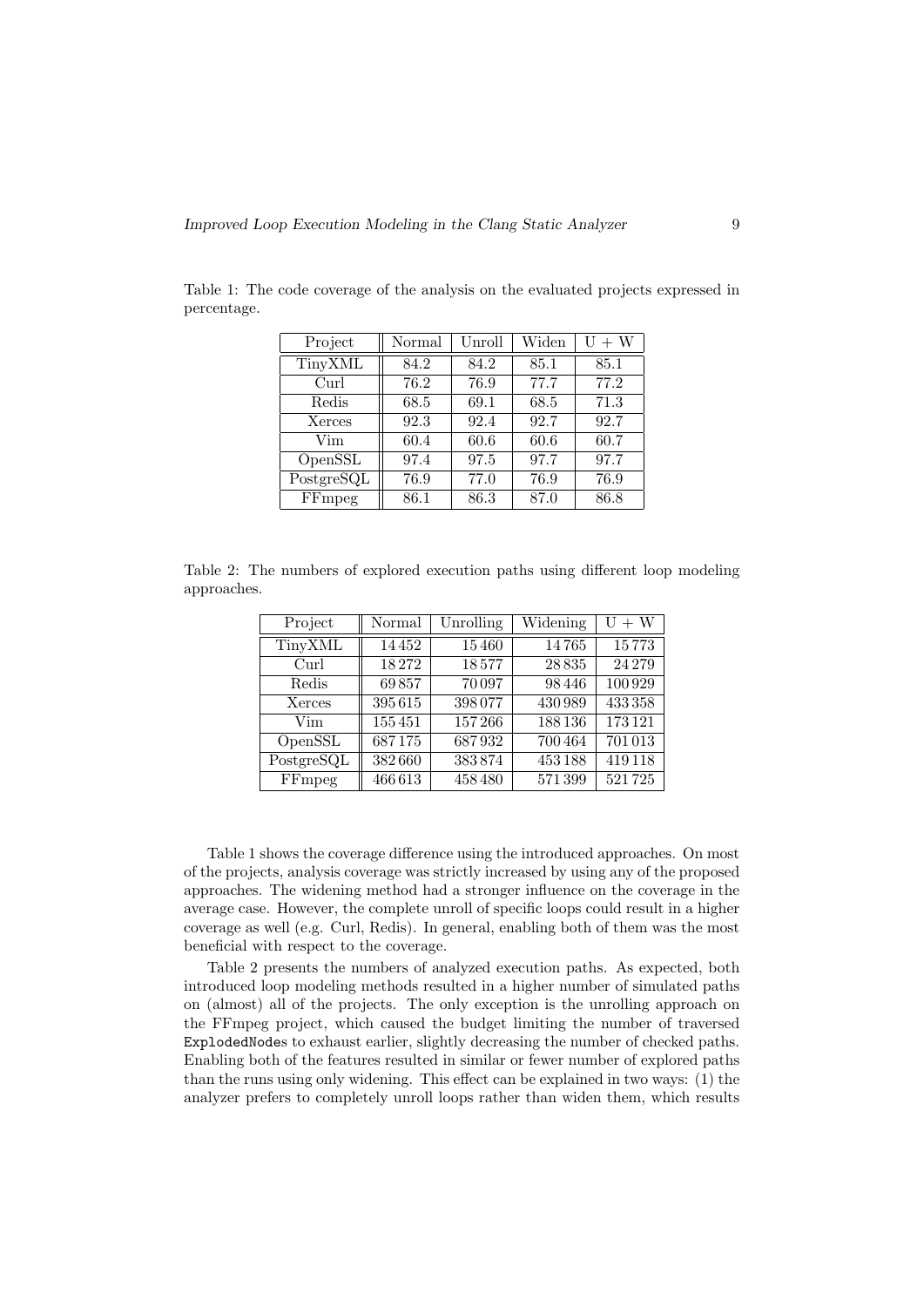in a more precise modeling of the state and can exclude unfeasible paths, (2) the simultaneous use of the methods can lead to exhausting the budget on earlier paths, where the analysis will be terminated.

#### 4.2 Found bugs

| Project    | Normal | Unrolling | Widening | $U + W$         |
|------------|--------|-----------|----------|-----------------|
| TinyXML    |        |           | 3        | $3 (+200\%)$    |
| Curl       | 16     | 16        | 16       | 16 (0%)         |
| Redis      | 55     | 58        | 55       | 59 $(+7.27%)$   |
| Xerces     | 62     | 62        | 61       | 61 $(-1.61\%)$  |
| Vim        | 74     | 74        | 76       | $78 (+5.4\%)$   |
| OpenSSL    | 152    | 152       | 153      | 153 $(+0.66\%)$ |
| PostgreSQL | 323    | 323       | 327      | 331 $(+2.48\%)$ |
| FFmpeg     | 425    | 420       | 423      | 454 $(+6.82\%)$ |

Table 3: The number of bug reports produced by the analyzer.

The number of bug reports using the different loop modeling methods can be seen in Table 3. The increase in analysis coverage and in the number of checked paths usually implies an increased number of found bugs, which indeed can be observed on the numbers. However, it is important to note that the upsurge of the number of explored execution paths described in Table 2 considerably outweighs the moderate rise in the number of bug reports. In some cases enabling a proposed feature could result in less results due to two important factors: (1) the more information we collect by precisely analyzing the execution paths does not result in false conclusion, (2) the global budget is exceeded for exploring new paths and some of the earlier checked will be skipped. Unfortunately, case (2) is a possible scenario, however, the increased coverage using the described features shows that this way we still explore more interesting cases. Since the loop widening method creates more new paths by discarding information on the values of variables, it could introduce the risk of analyzing paths that lead to false positives. However, from the results it seems that this was not a problem in practice: relative to the increase in the number of analyzed paths, the number of reports hardly increased. Moreover, based on studying the environment of the found bugs, the ratio of false positive findings was low (beside some clear true positive) among the newly detected bugs.

#### 4.3 Analysis time

The running time on different projects is showed in Table 4. Although the widening method lead into more analyzed execution paths, the analysis time increase was more intense after enabling the unrolling process. This is possible due to the fact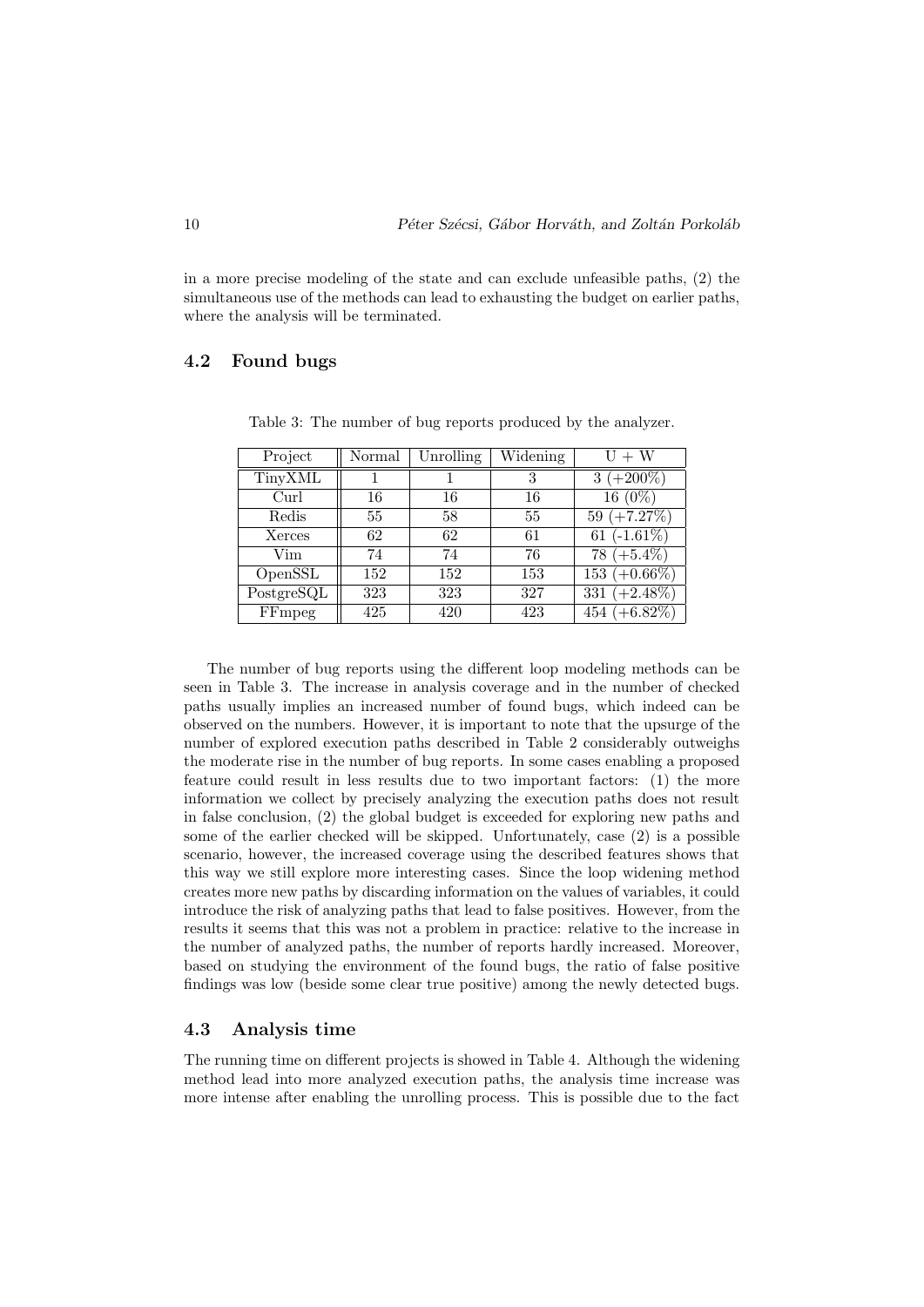| Project    | Normal | Unrolling | Widening | $U + W$           |
|------------|--------|-----------|----------|-------------------|
| TinyXML    | 0:51   | 0:51      | 0:52     | $0.52 (+2\%)$     |
| Curl       | 0:50   | 1:06      | 0:55     | 1:05 $(+30\%)$    |
| Redis      | 2:06   | 2:11      | 2:28     | $2:10 (+3%)$      |
| Xerces     | 3:38   | 3:34      | 3:37     | 3:39 $(+0.5\%)$   |
| Vim        | 3:11   | 3:26      | 3:18     | 3:27 $(+3\%)$     |
| OpenSSL    | 2:04   | 2:22      | 2:13     | $2:19 (+8.3\%)$   |
| PostgreSQL | 7:03   | 8:32      | 7:48     | 7:59 $(+13\%)$    |
| FFmpeg     | 9:40   | 10:22     | 10:14    | 11:20<br>$(+17%)$ |

Table 4: Average measured time of the analysis expressed in minutes. (Average of 5 runs.)

that unrolling leads to long paths where the State usually contains more information (constraints on variable values), which is very expensive in respect of running time. In general there was a manageable increase in the analysis time at all examined projects which suggests a good scalability of the proposed improvements.

### 5 Future work

The heuristic patterns for completely unrolled loops could be extended to involve loops whose bound is a known variable which is not changed in the body. Furthermore, even more general rules would be beneficial: consider loops where the value variables are known at the beginning and they are affected by a known constant change by every iteration. These improvements have not been implemented yet due to some technical and framework limitations.

During the widening process we invalidate any possibly changed information. However, a change made on a pointer could mean that we need to invalidate all variables due to the lack of advanced pointer analysis. Therefore, introducing pointer analysis algorithms to the analyzer could help to develop a more precise invalidation process.

The infrastructural improvements enable the analyzer to provide entry points for bug finding modules (checkers) on loop entrances/exits and identify the currently simulated loop for every ExplodedNode. On top of these entry points new checkers can be implemented.

# 6 Conclusion

Two alternative approaches was introduced for improving the simulation of loops during symbolic execution. These were implemented and subsequently evaluated on various open source projects, with a clear improvement of code coverage in general.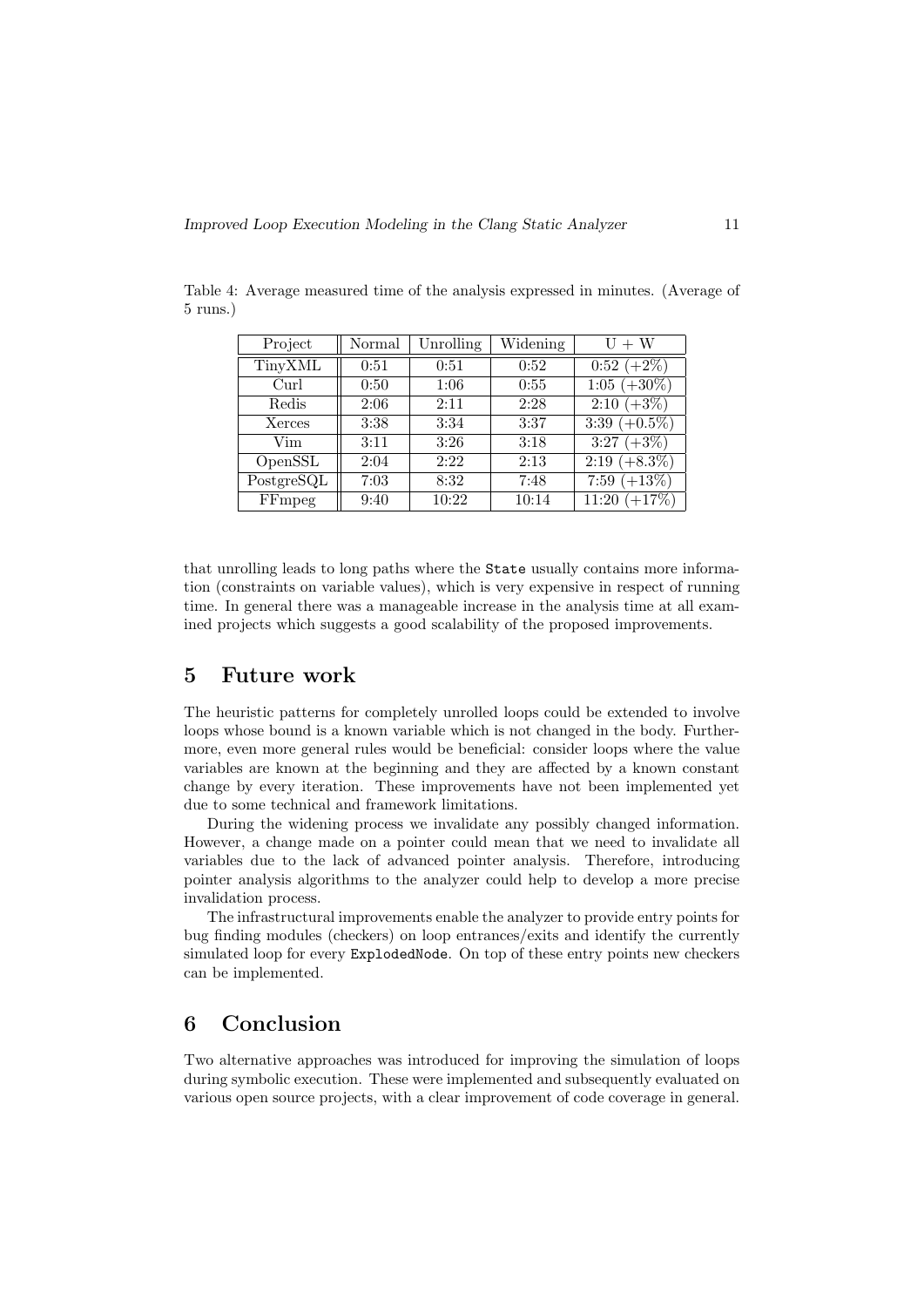The new methods make it possible to explore previously skipped, feasible execution paths, especially when both of them are used in conjunction.

The required changes done to the underlying infrastructure should also ease the implementation of future enhancements. In particular, information tracked by the analysis about location contexts were expanded with additional fields. While code coverage was measured to have increased by an average of 0.8% and the number of explored execution paths by an average of 16%, there was a noticeable performance penalty as well. A general increase in the execution time was observed, with an average of 9.5%. The number of simulated paths also increased proportionally with the time taken, suggesting this time was well spent. In conclusion, if the user does not mind taking ∼10% more time for a more comprehensive analysis, then it is beneficial to enable the proposed feature set by default.

# 7 Acknowledgment

We would like to thank to the members of the CodeChecker team at Ericsson for their valuable and helpful suggestions on the paper.

This study was supported by the UNKP-17-2 New National Excellence Program ´ of the Hungarian Ministry of Human Capacities and by the EFOP-3.6.2-16-2017- 00013.

#### References

- [1] Bessey, Al, Block, Ken, Chelf, Ben, Chou, Andy, Fulton, Bryan, Hallem, Seth, Henri-Gros, Charles, Kamsky, Asya, McPeak, Scott, and Engler, Dawson. A few billion lines of code later: Using static analysis to find bugs in the real world. *Commun. ACM*,  $53(2):66-75$ , February 2010. DOI: 10.1145/1646353.1646374.
- [2] Boehm, Barry and Basili, Victor R. Software defect reduction top 10 list. Computer, 34(1):135–137, January 2001. DOI: 10.1109/2.962984.
- [3] Hampapuram, Hari, Yang, Yue, and Das, Manuvir. Symbolic path simulation in path-sensitive dataflow analysis. SIGSOFT Softw. Eng. Notes, 31(1):52–58, September 2005. DOI: 10.1145/1108768.1108808.
- [4] King, James C. A new approach to program testing. In Proceedings of the international conference on Reliable software, 1975.
- [5] Lattner, Chris. Llvm and clang: Next generation compiler technology. Lecture at BSD Conference 2008, 2008.
- [6] Michael, Zhivich and Robert, K. Cunningham. The real cost of software errors. IEEE Security & Privacy, 7(2):87–90, 2009. DOI: 10.1109/MSP.2009.56.